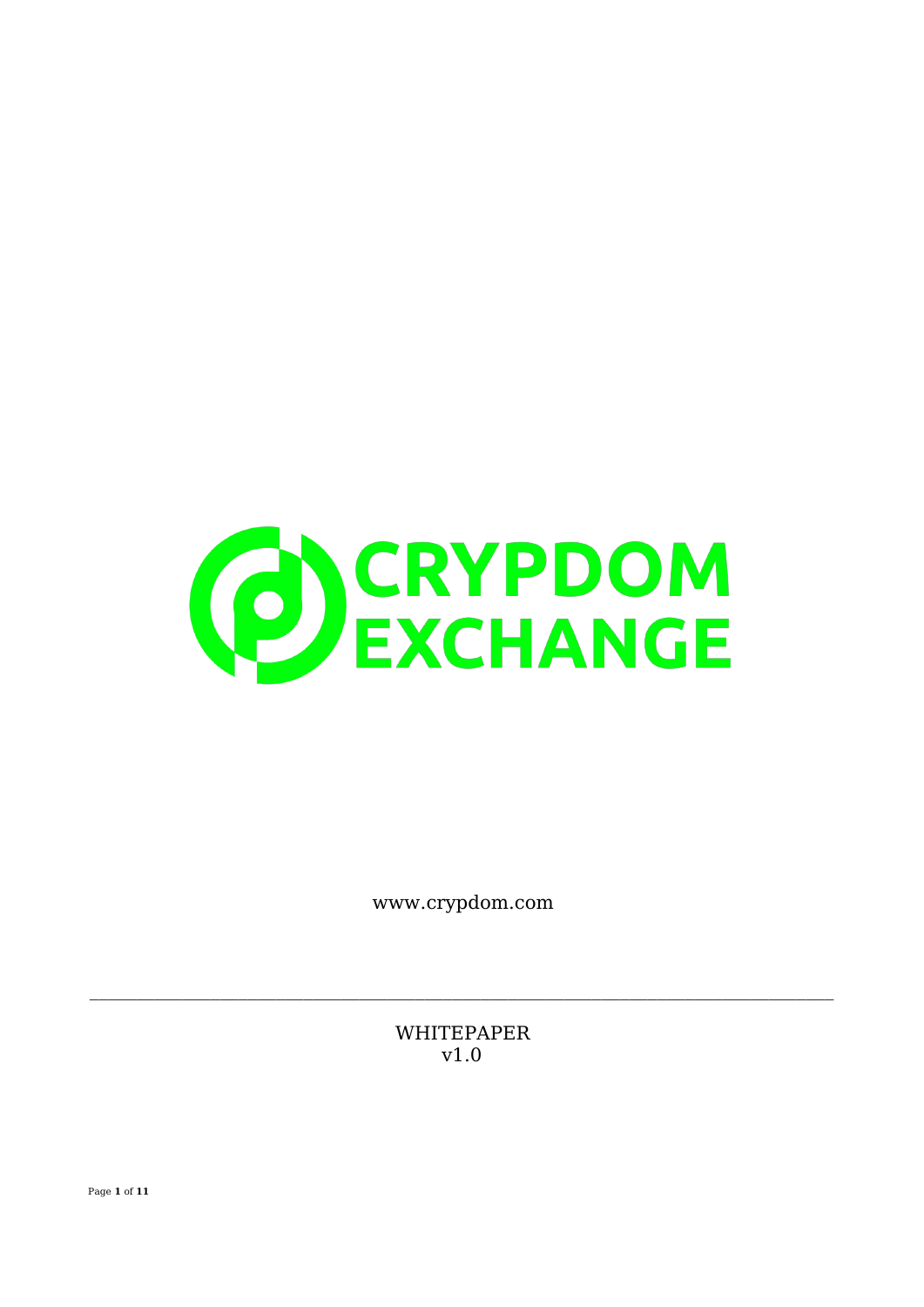# Contents

| $\mathbf{1}$ |     |  |                                      |  |  |  |
|--------------|-----|--|--------------------------------------|--|--|--|
| 2            |     |  |                                      |  |  |  |
| 3            |     |  |                                      |  |  |  |
| 4            |     |  |                                      |  |  |  |
| 5            |     |  |                                      |  |  |  |
| 6            |     |  |                                      |  |  |  |
|              | 6.1 |  |                                      |  |  |  |
|              | 6.2 |  |                                      |  |  |  |
|              | 6.3 |  |                                      |  |  |  |
|              | 6.4 |  |                                      |  |  |  |
|              | 6.5 |  |                                      |  |  |  |
| 7            |     |  |                                      |  |  |  |
|              | 7.1 |  |                                      |  |  |  |
|              | 7.2 |  |                                      |  |  |  |
|              |     |  |                                      |  |  |  |
|              | 7.3 |  |                                      |  |  |  |
|              | 7.4 |  |                                      |  |  |  |
|              | 7.5 |  |                                      |  |  |  |
|              | 7.6 |  |                                      |  |  |  |
|              | 7.7 |  |                                      |  |  |  |
| 8            |     |  |                                      |  |  |  |
|              | 8.1 |  |                                      |  |  |  |
|              | 8.2 |  |                                      |  |  |  |
|              | 8.3 |  |                                      |  |  |  |
|              | 8.4 |  | C3P Value & Repurchasing Plan<br>.10 |  |  |  |
|              | 8.5 |  |                                      |  |  |  |
| 9            |     |  |                                      |  |  |  |
|              | 9.1 |  |                                      |  |  |  |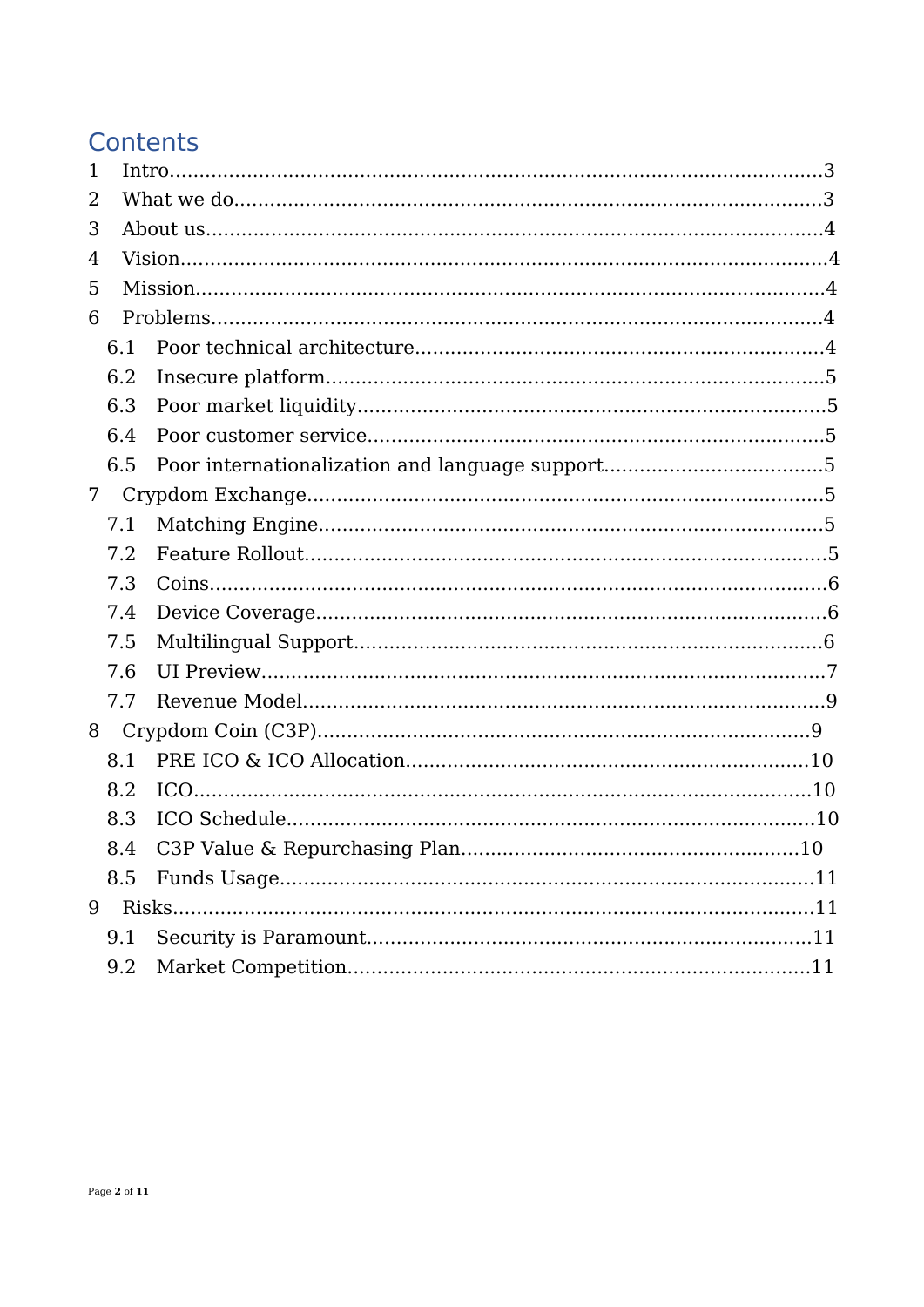# **1 Intro**

With your help, Crypdom will build a world-class crypto exchange, powering the future of crypto finance.

"Take a step into financial freedom... Take a step into the future"

Moving with the times is important to stay ahead of the curve. The financial world is changing right before our eyes, millionaires are being made overnight and a secure future is only one decision away. We understand the need for easy and secure trading, the reality of spotting viable means and making smart investments for total financial security. Cryptocurrency is both the now and the future. The best time to invest in the market was 9 years ago; the second-best time is now. Crypdom is the most comprehensive and accessible Cryptocurrency trading platform around. Security, Accessibility and Financial freedom all in one place.

### **2 What we do**

The Crypdom platform is the best place for easy Cryptocurrency trading. You can buy and varous of Cryptocurrency on the exchange market at international prices. From Bitcoin, Ethereum, Litecoin, Cardano and others. We are both innovative and driven to change Cryptocurrency and how it is looked at today. We want you to win, our customers are our utmost priority and we always monitor your account to ensure the security. The Crypdom platform is both flexible and comfortable to use. Allowing you multiple features that make it much easier to trade and utilize. The Crypdom platform allows you to customize your dashboard, send money from your wallet to the platform.

In summary we provide you with:

1. **Accessible Cryptocurrency platform**. Easy to use and navigate, you simply trade cryptocurrency in real time. With just the swipe of your fingers, everything is within reach.

2. **Countless Cryptocurrency to trade**. We have a plethora of currencies for you to trade in. From Bitcoin to Etherum, everyone is here. All you have to do is to trade wisely.

3. Packing numerous features to maintain ease of access and an International Exchange Rate to keep you up to date with the happenings in the world. Welcome to the best real time Cryptocurrency Trading Platform in the world.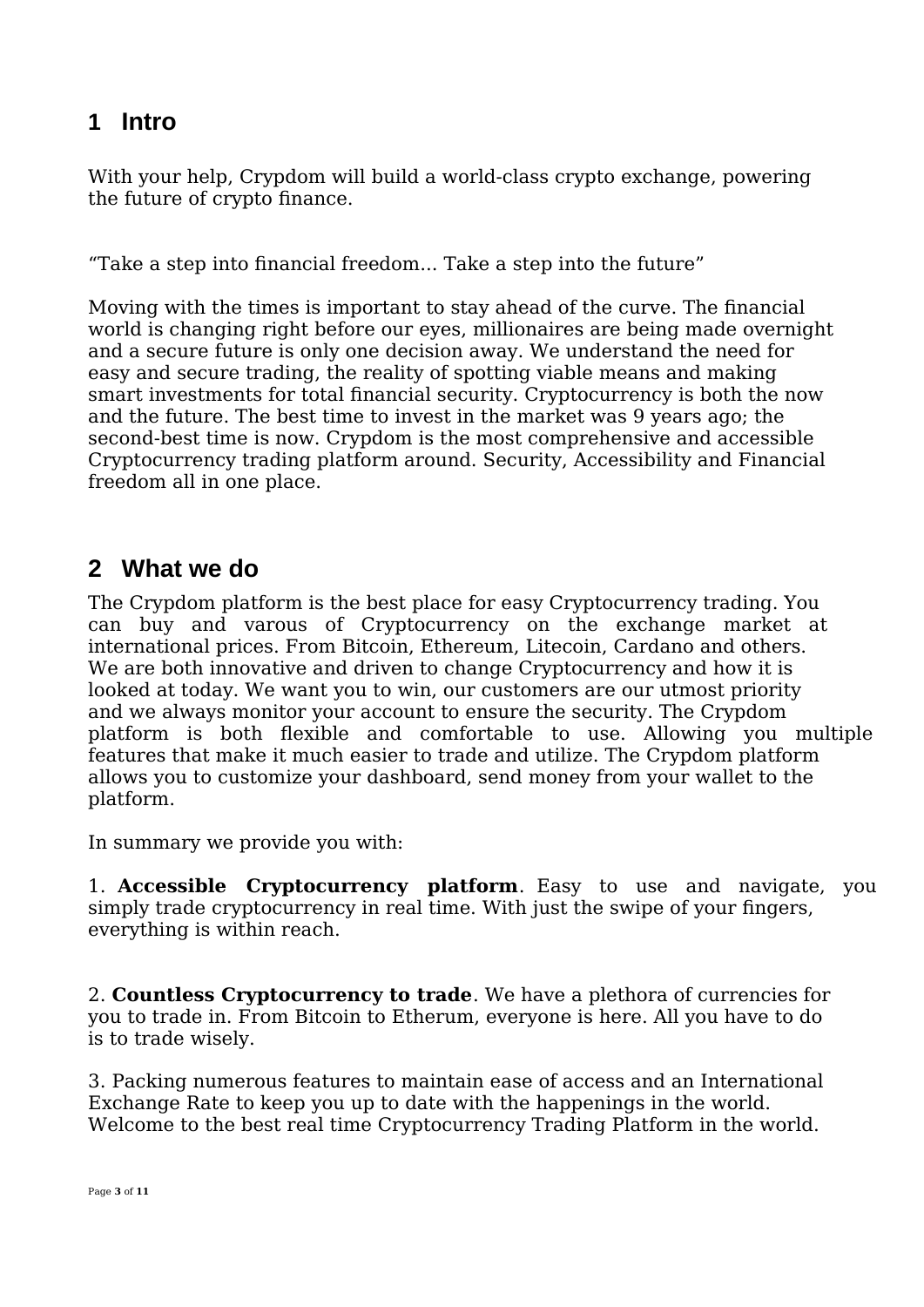# **3 About us**

Crypdom was started as a means to stay ahead of the curve in this financial revolution. Cryptocurrency is booming and is one of the world's brightest potentials. But with this popularity, the Cryptocurrency scene has been invested with scammers. Crypdom is dedicated to bring an end to that, with a devotion to establish trust, security and build satisfaction, Crypdom is the perfect place for any and every cryptocurrency Trader in the world.

### **4 Vision**

We aim to create a new world of seamless cryptocurrency trading. With a feature packed platform, the benefits are limitless. Accessibility, security, safety and profitability are our purpose. With Crypdom, you can finally attain financial security.

### **5 Mission**

Our mission statement is to bring Cryptocurrency to everybody, break down barriers and innovate for further integration and financial future. Enjoy our Platform with the best technologies of trading expieriences.

### **6 Problems**

Some of the current crypto exchanges suffer from several problems:

#### **6.1 Poor technical architecture**

Many exchanges are "put together quickly", by good tech people, but who have little or no experience in finance or in operating an exchange. They often choose the simplest approach to get the system up and running. While this may work well in the beginning, as traffic grows, the system will not able to handle the increased load. Exchange systems need to be engineered from the ground up with security, efficiency, speed, and scalability in mind. This often slows down the initial development, but is critical for long-term success.

Our team has decades of combined experience building and maintaining world class financial systems that shape the economy. We understand how these systems are built from the ground up.

#### **6.2 Insecure platform**

There are hundreds of exchanges that went down due to being hacked. Crypdom is built to high standards, audited, and penetration tested. We have experience building financial systems to the highest security standards and strive to ensure security first.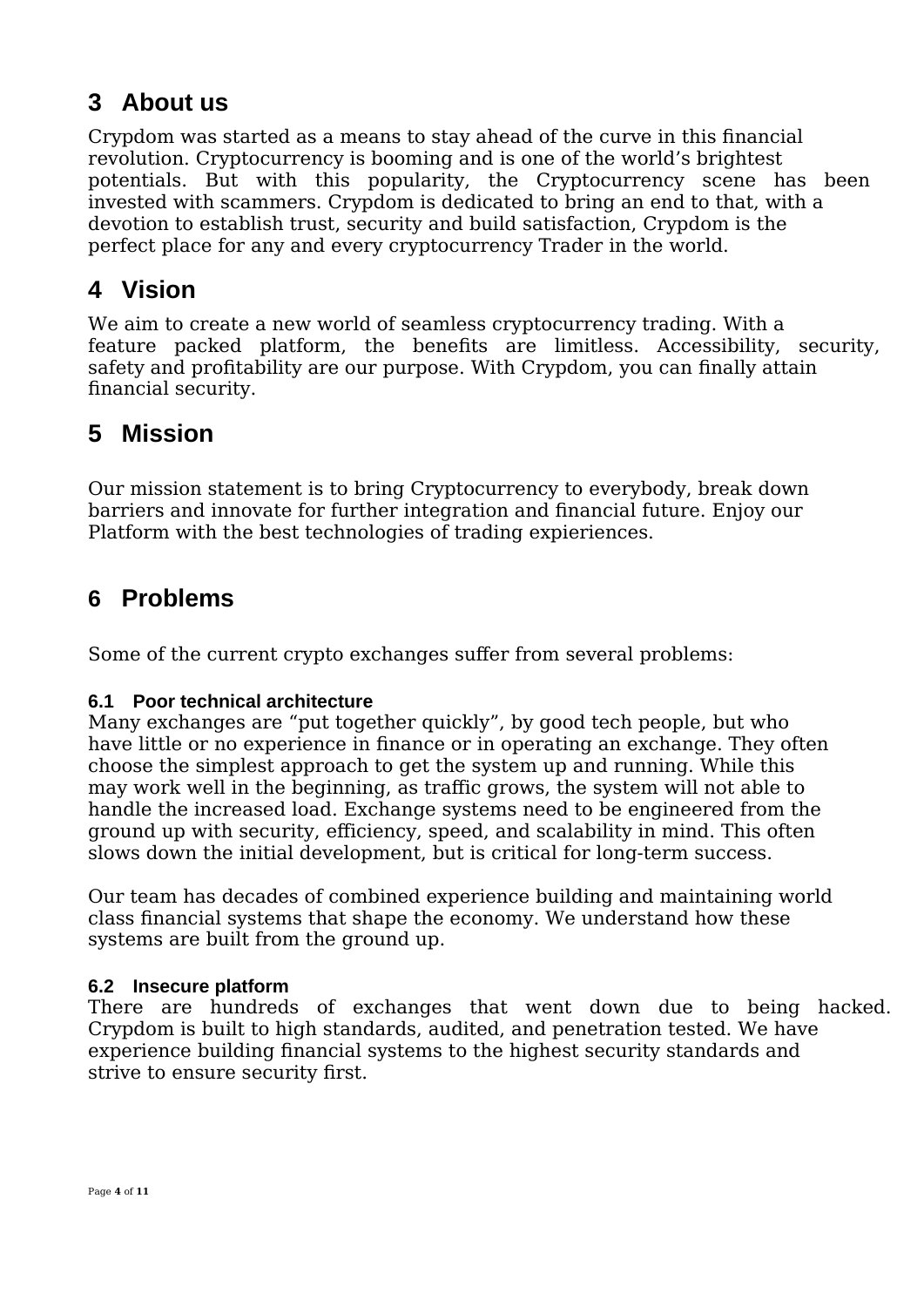#### **6.3 Poor market liquidity**

Professional traders and normal users are significantly affected by this. Having a shallow orderbook means high slippage when trading, which is very expensive for traders. Getting miners, institutional Investors and large traders into a new exchange is a chicken and egg problem, and requires a team with deep industry resources.

Crypdom's team have been in both the finance and crypto industry for many years. The team has worked on and operated a number of exchanges, and have accumulated a large network of partners in this space. These partners will be key in bootstrapping the exchange.

#### **6.4 Poor customer service**

Traders are a different breed when it comes to users. Understanding the trader mentality is vital for running a successful exchange. Money is literally on-the-line. A 5-second delay in seeing your friends' status update would hardly be noticed, but on an exchange, the same would be unacceptable, resulting in a torrent of user complaints. In additional to the technology stack, Crypdom is built with service in mind. Crypdom shares support responsibilities across the entire staff and company. When a trader has a problem, they get an answer directly from someone who knows the system and not someone reading from a script.

#### **6.5 Poor internationalization and language support**

Blockchains have no borders. Most exchanges focus only on one language or one country. Our international multi-lingual team has extensive working experience in North America, Europe and Asia, and we are able to smoothly support the global market.

# **7 Crypdom Exchange**

#### **7.1 Matching Engine**

Our matching engine is capable of sustaining 1,000,000 orders / second, making Crypdom one of the fastest exchanges in the market today. You can be certain, on our exchange, that your orders will never be stuck due to the matching engine being overwhelmed.

#### **7.2 Feature Rollout**

We will roll out the platform in roughly the following order:

- Spot trading
- OTC Trading Over the Counter
- Decentralized (on-chain) exchange
- **□** Future coin trading and more...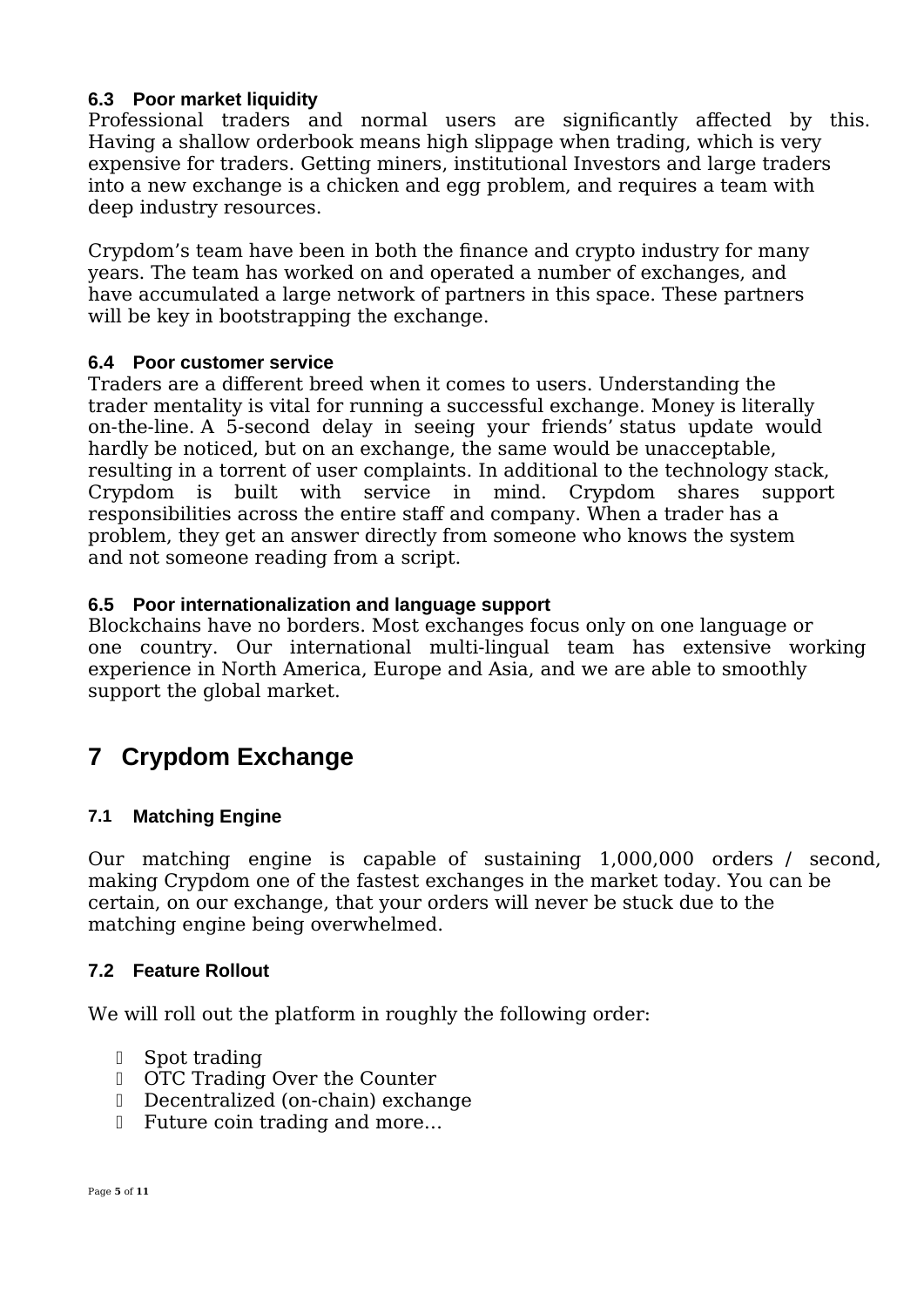### **7.3 Coins**

Crypdom will support trading pairs the following coins:

- **BTC** Bitcoin
- ETH Etherum
- **LTC** Litecoin
- ADA Cardano
- DOT Polkadot
- C3P Crypdom

More coins will be added over time. We generally will only add coins that have strong credibility, user base, and liquidity. If you have a coin that you wish to be listed on Crypdom later, participating in our ICO will help. We have no plans to support any fiat currencies such as USD.

#### **7.4 Device Coverage**

We will provide cross-platform trading clients for:

- Web-based trading client
- No download required
- Full responsive on any device

#### **7.5 Multilingual Support**

We will support English, on all of our user interfaces. (The very initial release will be in English only.) More languages will be added over time.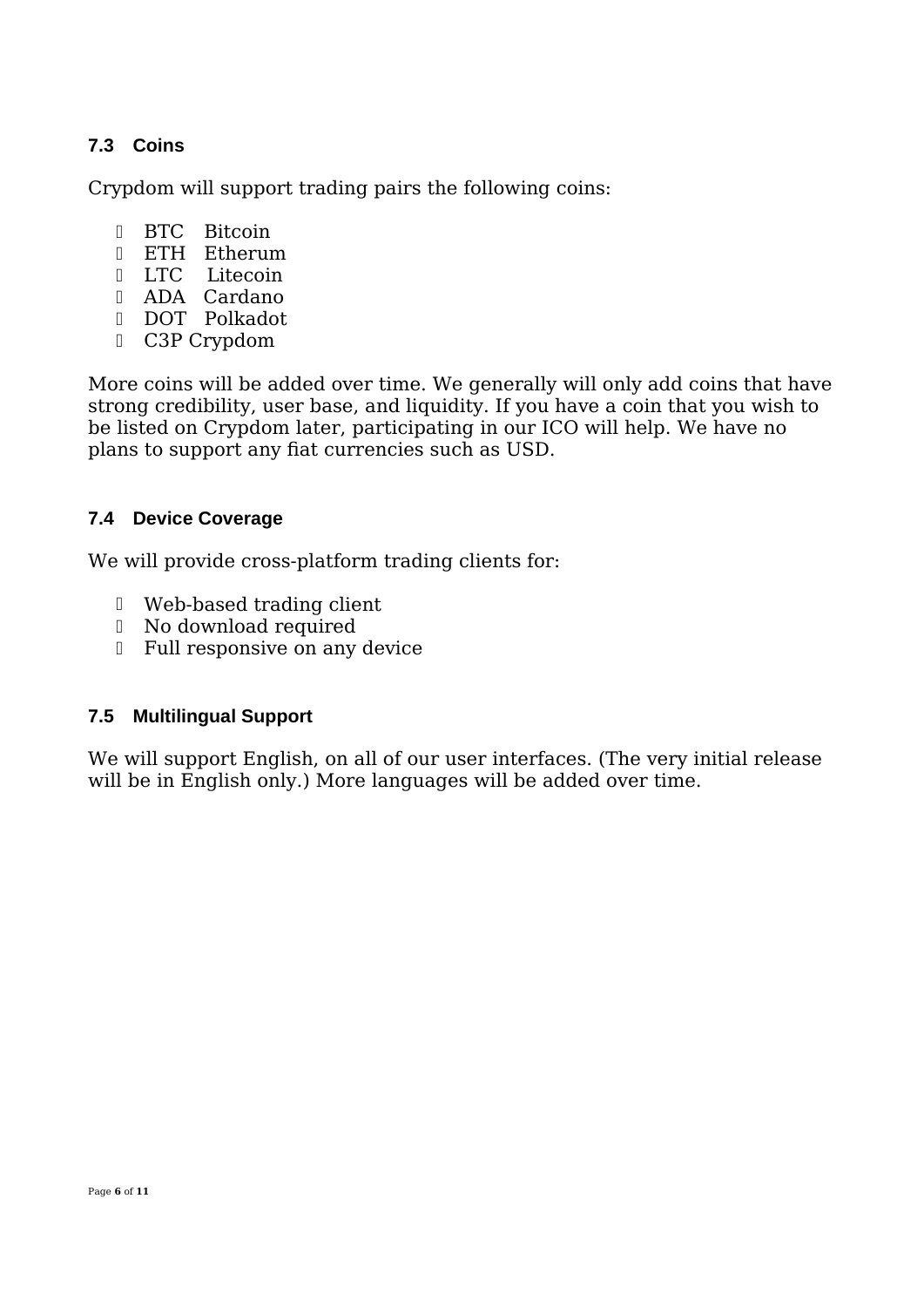### **7.6 UI Preview**

| O                    | <b>TRADE</b><br>OTC                                                                                        |                                              |                         |                                                  | EN                         | Sign In                 | Sign Up              |
|----------------------|------------------------------------------------------------------------------------------------------------|----------------------------------------------|-------------------------|--------------------------------------------------|----------------------------|-------------------------|----------------------|
|                      | $-00$<br>$\approx$<br>$(+)$ Compare $\gamma$ Indicators $\gamma$<br>Nф<br><b>BTC/USD</b><br>1 <sub>m</sub> | €<br>ි ම                                     | Order Book              |                                                  | <b>Recent Trades</b>       |                         |                      |
|                      | O10839.57 H10839.57 L10832.61 C10834.33 -5.24 (-0.05%)<br>$\exists$ BTC/USD, 1 $\triangleright$            | 10875.00<br>10850.00                         | Price                   | Amount                                           | Price<br>Total<br>10834.32 | Amount<br>0.000006      | Time<br>08:15:57     |
| ℅                    | Volume (20) $\sim$ 0 $\sigma$ X 0.003623 n/a                                                               | 10834.33<br><b>RUSSERUM</b>                  | 10834.79<br>10834.68    | 0.000002<br>0.02166958<br>0.000005<br>0.05417340 | 10834.33                   | 0.000005                | 08:15:57             |
| $\mathcal{D}^{\vee}$ |                                                                                                            | 10800.00                                     | 10834.53<br>10834.52    | 0.06500718<br>0.000006<br>0.000001<br>0.01083452 | 10834.32<br>10834.33       | 0.000006<br>0.000001    | 08:15:57<br>08:15:56 |
| T                    | which they will                                                                                            | 10775.00<br>10750.00                         | 10834.33                | 0.000442<br>4.78877386                           | 10834.33<br>10834.32       | 0.000001<br>0.000006    | 08:15:56<br>08:15:56 |
| K                    |                                                                                                            | 10725.00                                     |                         | 10834.33 USD                                     | 10834.32<br>10834.33       | 0.000001<br>0.000009    | 08:15:56<br>08:15:56 |
|                      |                                                                                                            | 10700.00<br>10675.00                         | 10836.95<br>10836.63    | 0.000001<br>0.01083695<br>0.000002<br>0.02167325 | 10834.32<br>10834.32       | 0.000001<br>0.000008    | 08:15:55<br>08:15:55 |
|                      |                                                                                                            | 10650.00                                     | 10836.62<br>10836.13    | 0.000002<br>0.02167324<br>0.000001<br>0.01083613 | 10834.32<br>10834.33       | 0.000006<br>0.000003    | 08:15:55<br>08:15:55 |
| E                    | 09:00<br>12:00<br>15:00<br>18:00<br>21:00<br>Oct<br>03:00<br>6m 3m 1m 5d 1d<br>Go to                       | ≎<br>06:00<br>08:15:58 (UTC+2)<br>% log auto | 10835.98<br>$n$ nnnn nn | 0.000001<br>0.01083597<br>A<br>A                 | 10834.32                   | 0.000006                | 08:15:54             |
|                      | Dpen Orders                                                                                                |                                              | Limit                   | Market                                           |                            |                         |                      |
| Date                 | Price (USD)<br>Value (USD)<br>Amount (BTC)                                                                 | Filled<br><b>Status</b>                      | Price                   | <b>USD</b>                                       | Price                      |                         | <b>USD</b>           |
|                      | There is no data to show                                                                                   |                                              | Amount                  | <b>BTC</b>                                       | Amount                     |                         | <b>BTC</b>           |
|                      |                                                                                                            |                                              | Available<br>Fee        |                                                  | Available<br>Fee           |                         |                      |
|                      |                                                                                                            |                                              |                         |                                                  | $0$ O                      |                         | $\mathbf{0}$         |
|                      |                                                                                                            |                                              |                         | Total<br>0.00000000 USD                          |                            | Total<br>0.00000000 USD |                      |
|                      |                                                                                                            |                                              |                         | <b>BUY BTC</b>                                   |                            | <b>SELL BTC</b>         |                      |

### Basic Web Trading Interface



# Professional Trading Interface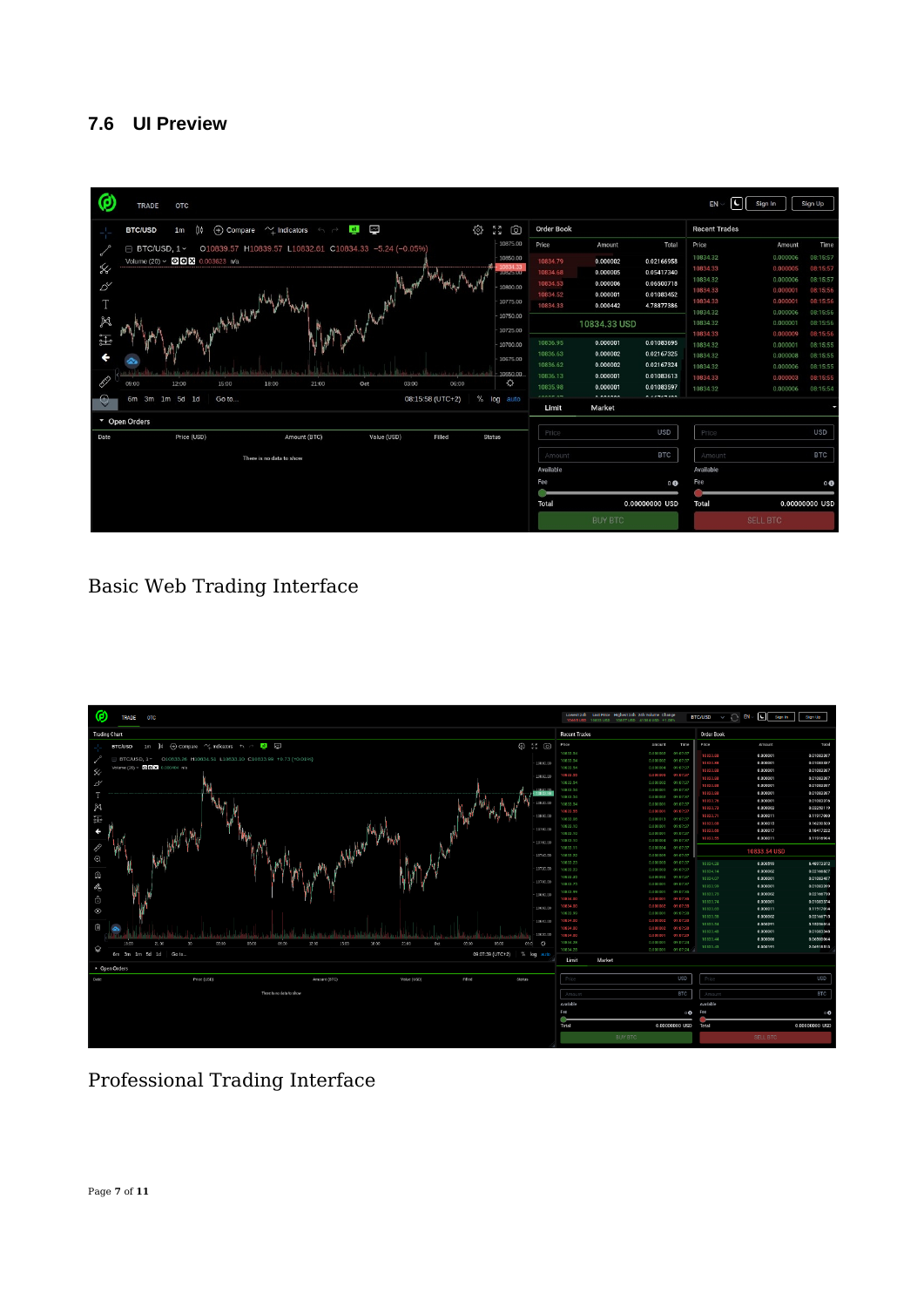### Mobile UI Preview



Black & White Mobile Interface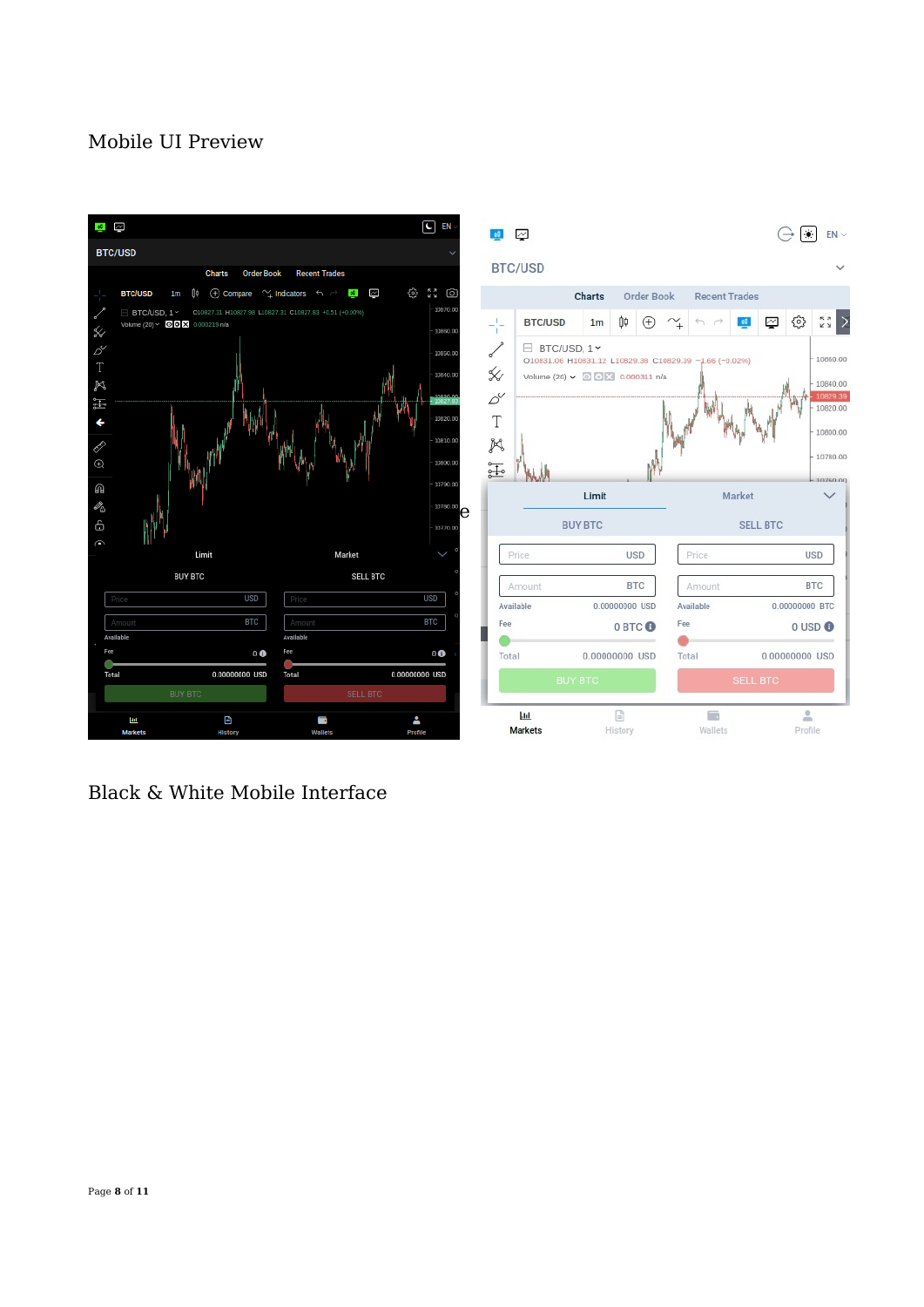#### **7.7 Revenue Model**

| Source         | Description                                                                                                                                                                                                                     |
|----------------|---------------------------------------------------------------------------------------------------------------------------------------------------------------------------------------------------------------------------------|
| Exchange Fee   | Crypdom initially will charge a 0.2% fixed fee per trade.<br>Other variations will be subsequently introduced,<br>including maker-taker, volumed based tiering and low fee<br>promotions. We have no plan to charge above 0.2%. |
| Withdrawal Fee | Crypdom may charge a small fee for withdrawals.                                                                                                                                                                                 |
| Listing Fee    | Crypdom will select innovative coins and other assets to<br>be listed on the exchange, there may be a fee associated<br>with those listings.                                                                                    |
| Margin Fee     | If you trade on margin, there may be a fee or interest on<br>the borrowed amount.                                                                                                                                               |
| Other Fees     | There may be other fees the platform may collect for<br>various services such as automated algorithmic order etc.                                                                                                               |

Crypdom's revenue will come from the following sources:

# **8 Crypdom Coin (C3P)**

We will issue our token coin, called the Crypdom Coin. A strict limit of 250MM CRYP will be created, never to be increased. C3P will run natively on the Tron blockchain with TRX-20.

#### **8.1 PRE ICO & ICO Allocation**

| Price | Amount (C3P) | Participant           |
|-------|--------------|-----------------------|
| 0.025 | 20.000.000   | PRE - ICO Round One   |
| 0.035 | 15.000.000   | One - ICO Round Two   |
| 0.045 | 15.000.000   | Two - ICO Round Three |
| 0.200 | 5,000,000    | Market opening        |
|       |              |                       |
|       |              |                       |
|       |              |                       |

190,000,000 C3P will be stored as security for the Exchange and will be Released after the ICO if needet.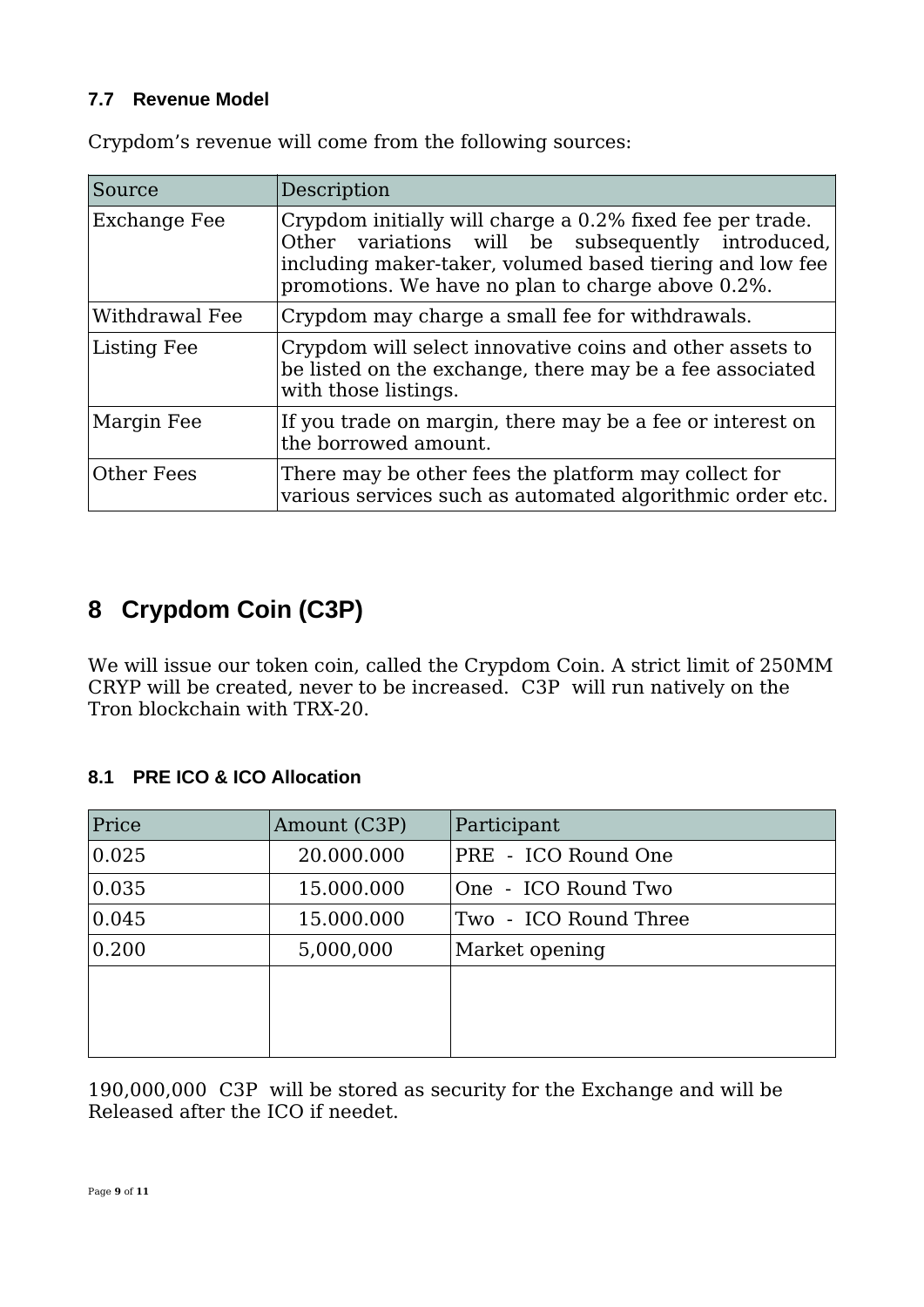### **8.2 ICO**

The ICO will be done in BTC and ETH, on crypdom.com.

#### **8.3 ICO Schedule**

All times below are European Standard Time (UTC). If necessary, this data will be modified at our discretion.

| Date       | Task                                                                            |    |  |
|------------|---------------------------------------------------------------------------------|----|--|
| 01/12/2020 | Confirmed start of the Crypdom project                                          |    |  |
| 18/12/2020 | Initial draft white paper completed, circulated to potential<br>angel investors |    |  |
| 22/02/2021 | Announce Crypdom ICO plan, and release Whitepaper<br>general public             | to |  |
| 01/03/2021 | ICO starts (platforms will be announced soon)                                   |    |  |
| 18/03/2021 | Crypdom release go live, active trading begins                                  |    |  |
| 21/04/2021 | ICO finishes, or whenever the coins are sold out                                |    |  |

ICO will start after 20,000,000 tokens are sold in the PRE-ICO release. As each new phase of PRE-ICO & Public ICO the price will increase.

Investors will receive Crypdom tokens within 5 working days after the ICO finishes. ICO wil be possible to purchase on a own platform on Ico.crypdom.com.

#### **8.4 C3P Value & Repurchasing Plan**

You can use C3P to pay for any fees on our platform, including but not limited to:

- Exchange fees
- Withdraw fees
- Listing fees
- Any other fee